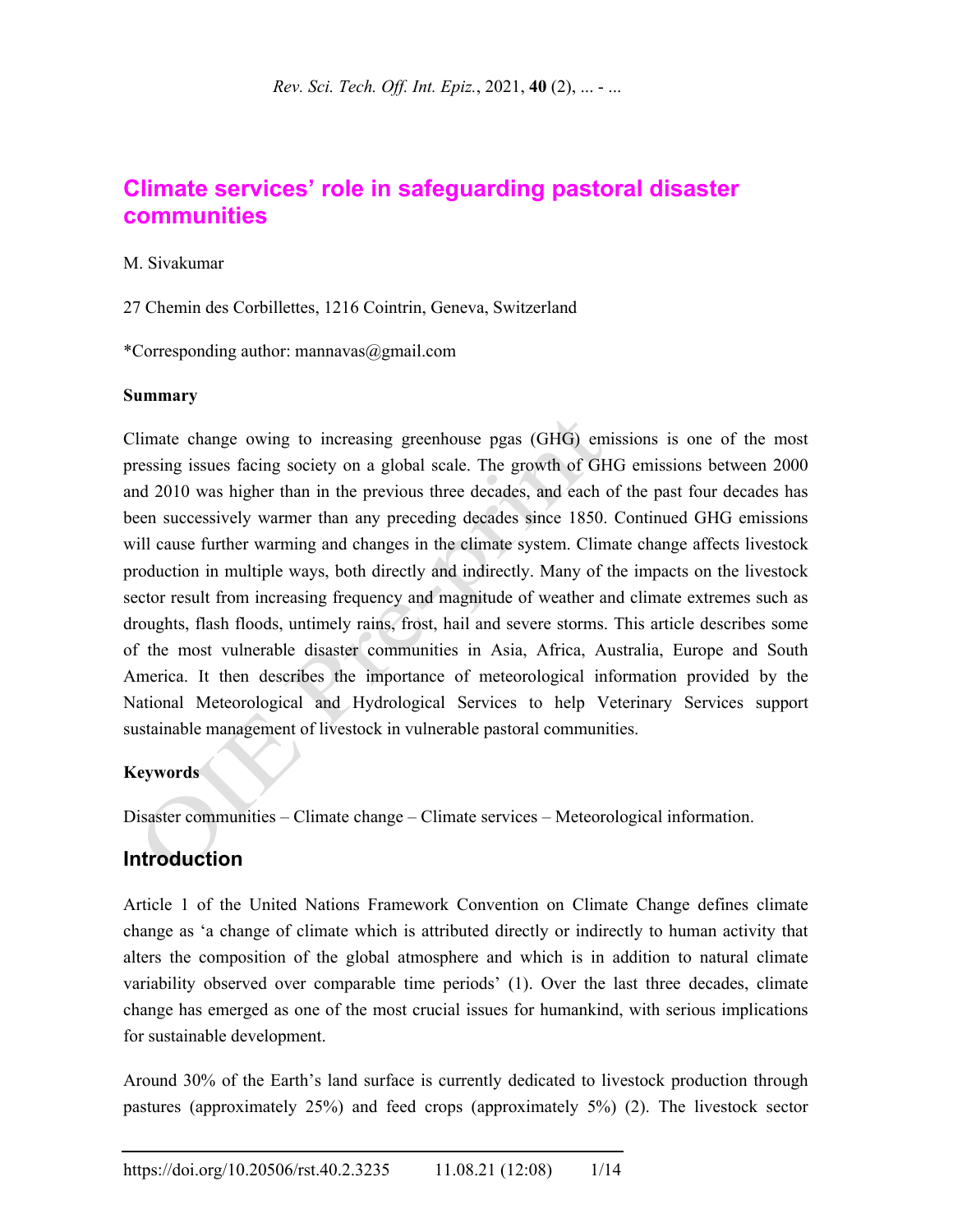accounts for 40% of the global agricultural gross domestic product and 1.3 billion people depend upon livestock husbandry for their livelihood (3). In particular, livestock is a key asset for resource-poor farmers in pastoral and agropastoral systems. As the human population expands, global demand for food of animal origin is steadily growing and the livestock sector will continue to expand accordingly.

Climate can affect ruminant husbandry both directly and indirectly (4). Direct effects of, for example, air temperature, humidity and wind speed influence animal performance indicators such as growth, meat production, wool production and reproduction. Indirectly, weather conditions or climate change may significantly affect feed resources, which in turn influence livestock productivity, the carrying capacity of rangelands, the buffering ability of ecosystems and their sustainability, and the distribution of diseases and parasites.

## **Observed and future climate change**

Observations of the climate system indicate that human activities are contributing to a warming of the Earth's atmosphere. Between 1850 and 2000, the human world's energy use increased by a factor of approximately 15 (5). Over this period, the mixture of fossil fuels used changed dramatically. Atmospheric concentrations of carbon dioxide, methane, nitrous oxide and other greenhouse gases have been increasing steadily since 1750 due to human activity (6). Warming from past anthropogenic emissions will persist for centuries and will continue to cause long-term changes in the climate system and have many associated impacts.

The global average surface temperature warmed by 0.85°C between 1880 and 2012 (6). Human activities are estimated to have caused approximately 1.0°C of global warming above preindustrial levels, with a likely range of 0.8°C to 1.2°C (6). The change in global average temperature from 1850 to 2018 is depicted in  $Figure 1$  (7). Global warming is likely to reach 1.5°C between 2030 and 2052 if the temperature continues to increase at the current rate.

Most of the problems caused by weather and climate for people and livestock are the result of extremes, or catastrophes. A rise in the frequency and intensity of extreme weather and climate events has been observed since about 1950 (6). Annual losses from weather disasters such as hurricanes, hailstorms and wildfires frequently run into the hundreds of billions of dollars. Since 1980, weather-related natural disasters have caused losses of some US\$ 4,200 billion and killed nearly a million people (9).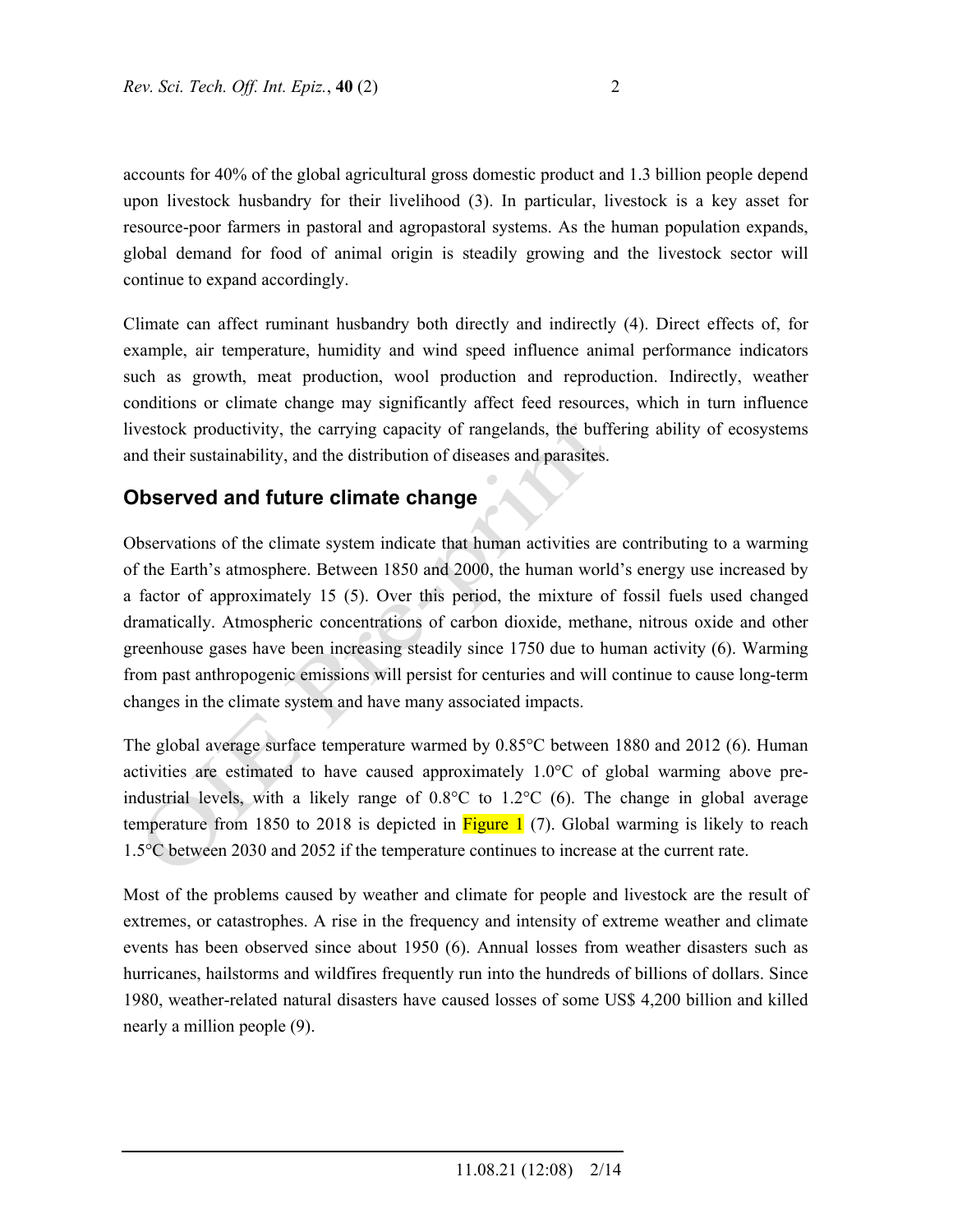## **Disaster communities**

According to the United Nations High Commission for Refugees, climate change is the defining crisis of modern times and disaster displacement is one of its most devastating consequences. Many people are living in climate 'hotspots,' where they typically lack the resources to adapt to an increasingly hostile environment. The domino effect of disaster upon disaster triggered by climate change leaves already impoverished communities no time to recover. These communities can be described as disaster communities.

Climate change affects livestock production in multiple ways, both directly and indirectly. The most important impacts are experienced in animal productivity, yields of forages and feed crops, animal health and biodiversity. In tropical climates, heat stress negatively impacts animal growth, milk production and reproduction (10). Under weather conditions of arid and semi-arid regions, heat stress is most common in the summer season. This paper focuses on pastoral communities as these are some of the most vulnerable to climate change and especially to catastrophes, given their reliance on extensive grazing, location in remote areas with consequent lack of access to resources and, in many cases, relative poverty.

Pastoralists comprise several hundred million livestock keepers distributed all over the world whose unique livelihoods face challenges linked to their environment and to the mobility that characterises them. Some examples of disaster communities in Asia, Africa, Australia, Europe and South America are discussed below.

### **Asia**

Mongolia, which is situated in the very centre of the Asian mainland and covers 1.53 million square kilometres  $(km^2)$ , has an extreme continental climate (11), with arid and semi-arid regions occupying about 40% of the total surface. The Mongolian economy relies heavily on livestock production. Cattle breeding pasture covers 90% of the territory. Pasture production is variable from year to year, and in some years it is quite low because of prolonged drought and warm weather conditions during the growing season.

More than half of Kazakhstan (approximately 100 million hectares) is desert and traditionally used for cattle grazing. The rate of pasture desertification in Kazakhstan could increase this century, according to climate change research  $(12)$ . Owing to the doubling of  $CO<sub>2</sub>$  concentrations in the atmosphere, air temperatures could increase more significantly over the next 60 to 70 years, by as much as 3°C to 4°C in the desert regions of Kazakhstan and up to 5°C to 7°C in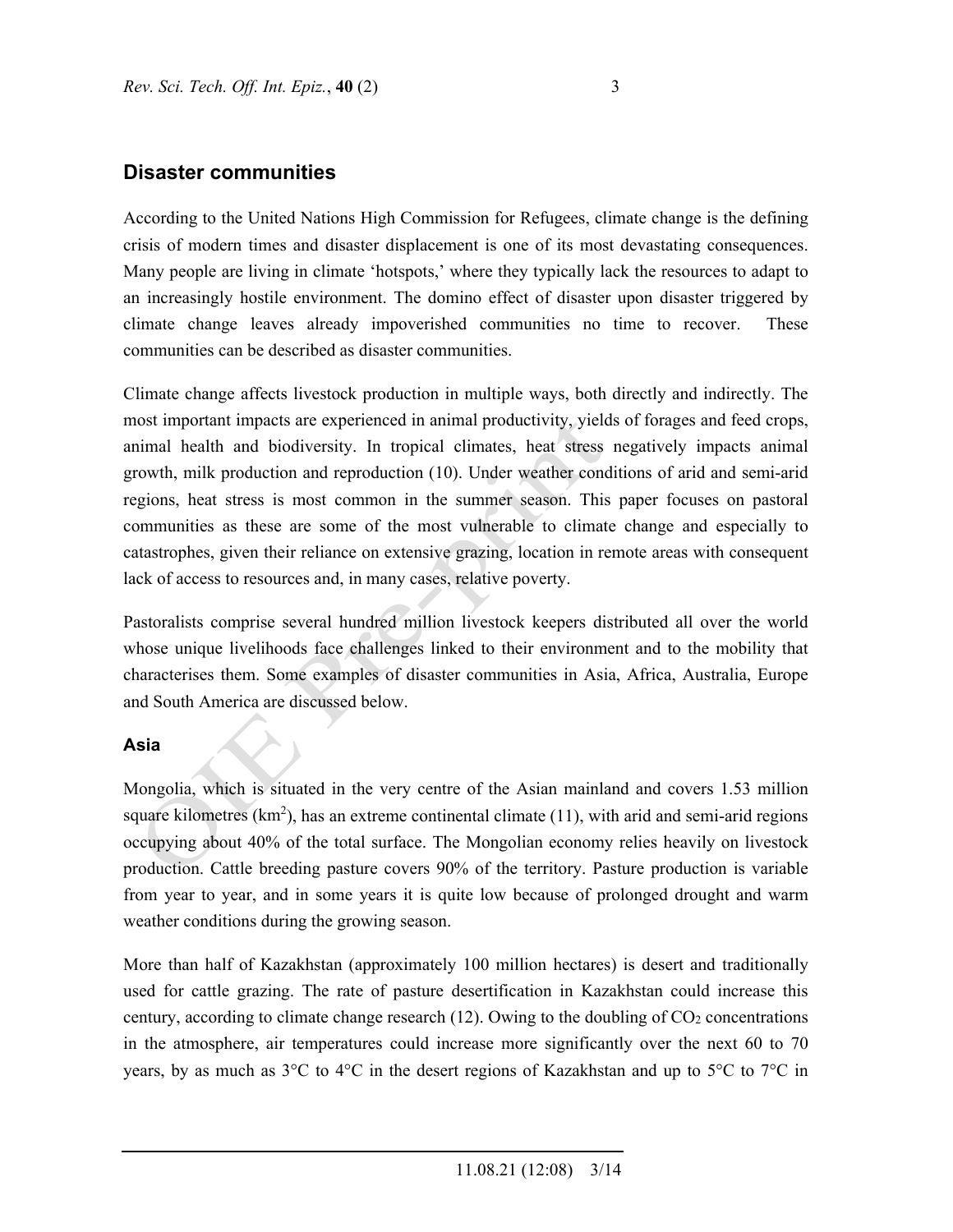some cases. Consequently, crucial changes may take place in the agroclimatic growing conditions of pasture vegetation and in the condition of pastureland in Kazakhstan (13).

In Uzbekistan, each season is associated with a distinct phase of life for Karakul sheep, and weather conditions may have varying effects on their physiology (14). At the beginning of pregnancy, from late October through to December, sheep experience weather conditions that are favourable enough for grazing. During late pregnancy, the weather conditions become much less favourable, leading in some cases to hyperthermia in cold weather. Interruptions in grazing are the result of both individual and compound meteorological conditions (15).

India is the largest milk producer in the world, having produced 163.7 million tonnes in 2016– 17, and eighth in terms of meat production (4). The average milk productivity per animal is comparatively very low owing to a variety of biophysical and socio-economic factors. Climate change studies predict that rising mean surface temperature is likely to hasten livestock vulnerability to heat stress and diseases directly and availability of feed and fodder indirectly.

Most grazing areas in Thailand are tropical natural pastures. Pasture production is relatively low in terms of quality and quantity and it fluctuates as a function of seasonal and meteorological conditions (16). The rangelands in Thailand are used for local beef cattle, improved breeds of beef cattle, dairy cattle and buffaloes. The carrying capacity is approximately three animals per hectare in the rainy season and one animal per hectare in the four-month dry season.

### **Africa**

Africa is one of the most vulnerable continents to climate variability and change owing to its high exposure to climate shocks and stresses (e.g. droughts) and relatively low adaptive capacities (17). The difficulties faced by ten different pastoral communities in Chad (Mbororo), Uganda (Bahima, Nyakwe and Tepeth), Ethiopia (Afar), Kenya (Laikipia Maasai and Samburu), Tanzania (Maasai) and Burkina Faso (Peulh and Bella) are described in a consultancy report titled 'Weather and Climate Services for Effective Climate Adaptation of Indigenous Pastoralists in Africa', submitted for UNESCO's Climate Frontlines project (M.V.K. Sivakumar, unpublished report, 2017)..

Pastoral groups in North Africa herd their animals in arid and semi-arid lands and face numerous urgent problems, including climate change, population growth, insecurity and migration. In West and Central Africa, pastoralists are a large and economically important population group with a strong pastoral identity. The Touareg, the Fulani and other pastoralists in West and Central Africa face many challenges. Western Sahara has a surface of  $266,000 \text{ km}^2$  and in the 1960s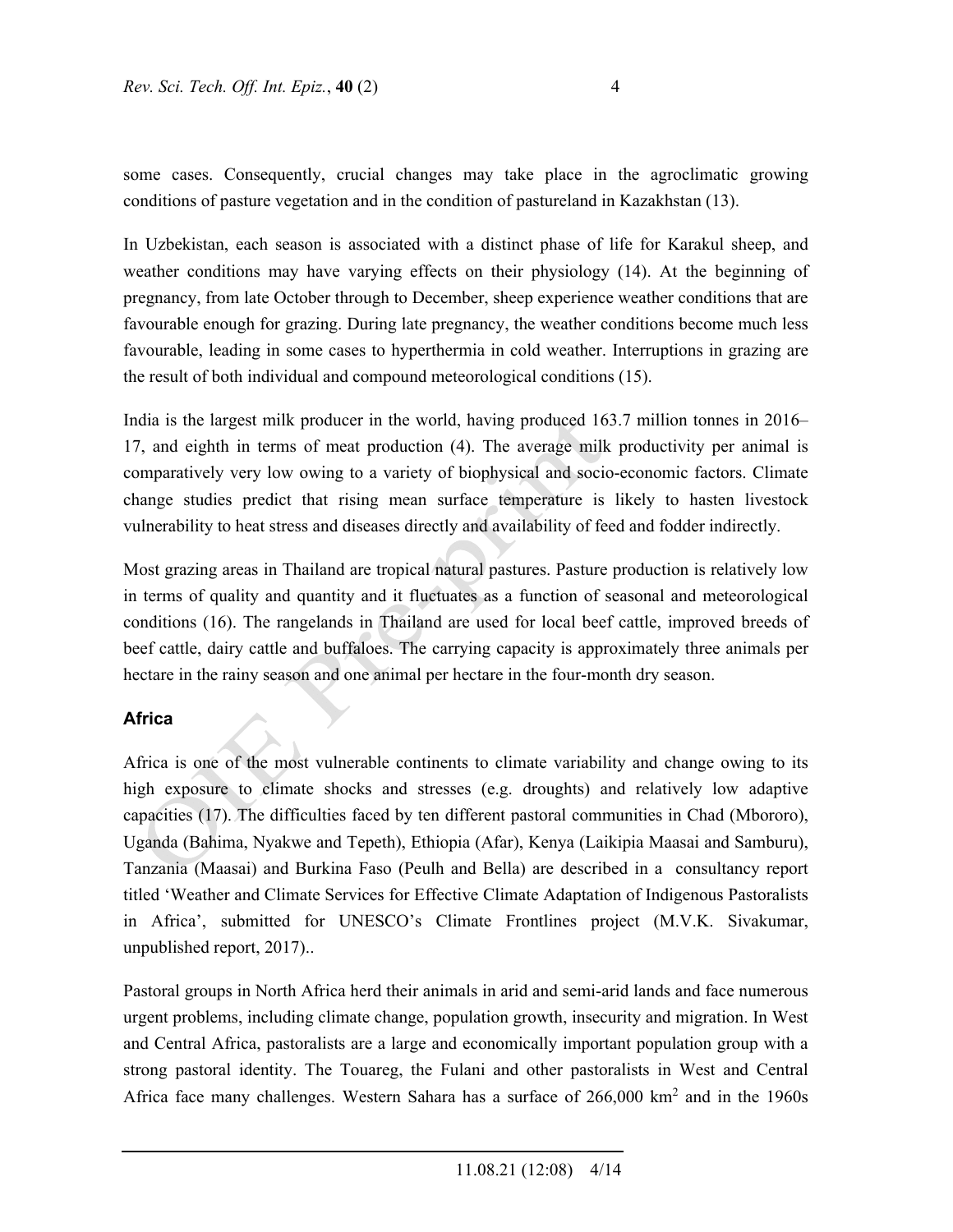70% of its inhabitants were nomads. Nomadic grazers move along the territory and adapt and change in accordance with weather conditions and the consequent presence or lack of pastures.

In most of the agropastoral areas of Ethiopia, the prevailing livestock include cattle, sheep, goats, camels, horses, mules and donkeys (16). The inhabitants practice a grazing system that involves exploiting any region with sufficient water and pasture until they must move to find new access to water and pasture following the dry season. Most of the rangelands are overstocked, though exact figures are difficult to ascertain.

In Kenya, there are nomadic pastoralists in the northern rangelands and agropastoralists and ranchers in the southern rangelands (16). The general condition of these rangelands is fair to poor. The harsh climate, and especially unreliable rainfall, renders these areas suitable only for pasture production, hence the keeping of livestock.

#### **Australia**

In Australia, most regions are characterised by low rainfall and a spatially variable climate that is mostly arid and semi-arid, although there are some areas of seasonally high rainfall in the tropics. The main ecosystem types are native grasslands, shrub lands, woodlands and tropical savanna woodlands (16). Sheep and cattle overwhelmingly dominate Australian grazing. A total of 408 million hectares are involved in carrying 23 million cattle and 115 million sheep, close to carrying capacity.

#### **Europe**

There is a wide variation in herbage production potential within the temperate zone owing to climatic variation. It has been estimated that the potential dry matter production of temperatetype grassland, with moderate levels of nitrogen use (about 250 kilogrammes per hectare per year) and with monthly harvests, varies from less than 10 tonnes per hectare per year to approximately 15 tonnes per hectare per year between the northern and southern regions of Europe (18).

#### **South America**

In the Amazon, pasture is the predominant new land use in the deforested regions, representing 85% of all agricultural lands (10). Deforested land area in the Brazilian Amazon totalled 58.7 million hectares in 2000 (19).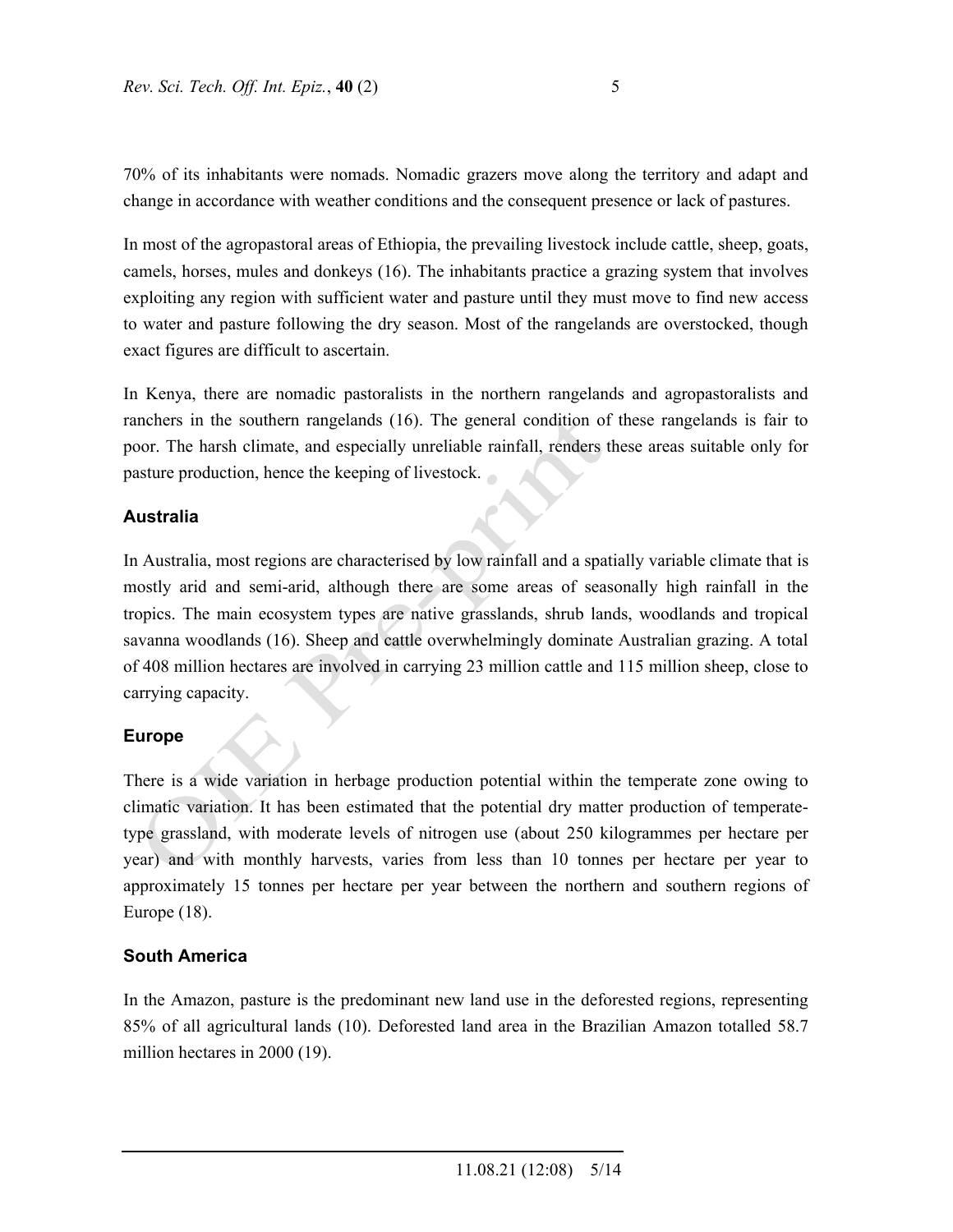# **Importance of meteorological information for sustainable management of livestock**

Understanding the scope and use of meteorological information can help Veterinary Services in translating knowledge to mitigate climate change and climate catastrophes. The main climatic elements affecting the exploitation of pastures and the livestock industry are temperature, rainfall and humidity, and their main effects are on the composition and quantity of the pasture vegetation (16). Meteorological forecasts (daily, decadal and seasonal) can allow indigenous pastoral communities to better protect their cattle and to increase livestock productivity.

Weather forecasting explores the applications of weather and climate information to sustain or improve on-farm animal performance in terms of factors such as growth, reproduction, and milk and wool production (15). Management intervention is needed not only to improve the genetic potential of the animals, but also to ameliorate the constraints on production set by the climate, the physical environment and various health hazards.

Agrometeorological information is assembled and processed at regional hydrometeorological centres (HMCs) and transferred to regional agricultural divisions, and hence to further users. The basic data collected by field surveys and meteorological stations include air temperature, precipitation, the condition of pasture vegetation (phase of development, height, productivity) and warnings for dangerous hydrometeorological conditions.

Indigenous pastoralists hold a wealth of traditional knowledge on weather and climate, and improved interactions between them and the meteorological community could help integrate the traditional knowledge with modern weather and climate forecasts, as described in the author's 2017 consultancy report for UNESCO. Such integrated forecasts and their applications in the field could help the indigenous pastoralists to better manage their herds and increase pastoral production.

The relationship between the National Meteorological and Hydrological Services (NMHSs), which are the providers of climate services, and pastoralists, who are users of climate information, must be well organised and sustainable. Veterinary Services can play a key role both in identifying necessary information and in making it available to farmers. Climate prediction services are developed through ongoing engagement between providers and users, as shown in  $Figure 2$  (20). The user engagement stage refers to the understanding of user needs, decision-making cycles, dependencies and other related factors. This stage in the process is essential to establish user trust in climate information and thus to enhance uptake and usefulness of the climate information.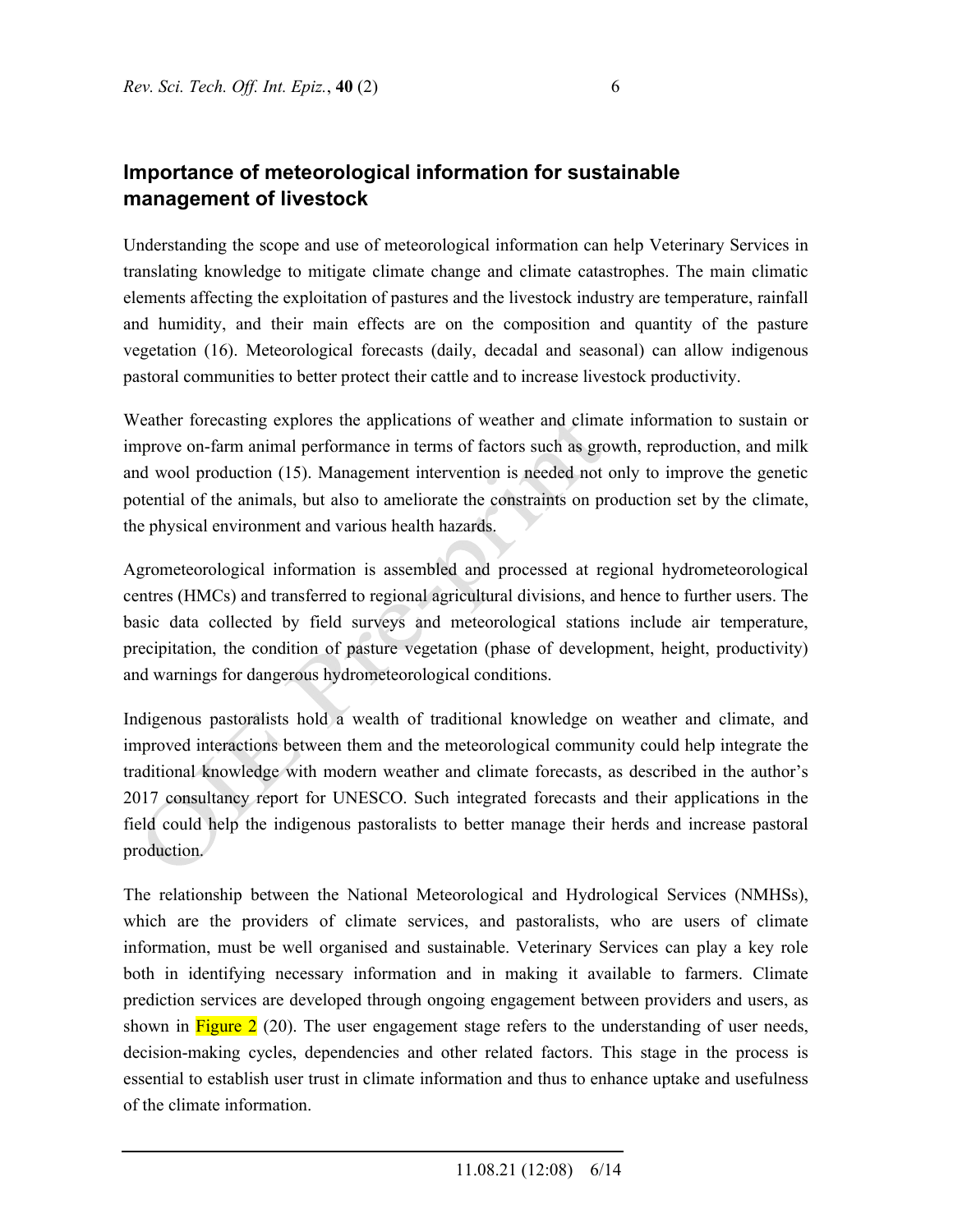For a successful climate service, the component of delivery of products must involve both a mechanism for delivery of information (for example via web portal, e-mail, phone call, mobile app or television) and opportunities for interaction, assistance with interpretation, troubleshooting or a collaborative decision-making process.

Feedback, monitoring and evaluation are essential for capturing the user experience and hence improving the service and its utility. This should be a continuous process that allows both providers and users to evaluate the benefits of the service.

For estimates of the conditions of growth and development and the productivity of grass and natural pasture vegetation, physical–statistical models are used, including methods to forecast their productivity with a one- to two-month outlook (16). The success of these quantitative estimations and forecasts has been considerable. The resulting information is published in tenday agrometeorological bulletins and appropriate reviews by the Hydrometeorological Centre of Russia and regional HMCs and delivered to regional consumers.

In Thailand, the Department of Livestock Development receives weekly agrometeorological information from the Meteorological Department and circulates this to 33 animal nutrition research centres (16). The information is used as guidance to implement activities related to pasture production and to measure and prevent damage resulting from unfavourable conditions.

Measures taken as a result include actions to:

- preserve sufficient roughage for the dry period;
- − distribute the preserved feed as a function of agrometeorological conditions and the expected feed status;
- produce pasture seed in the areas that have favourable agrometeorological conditions.

The most important drought mitigation activities (21) that should be accomplished for livestock are the following:

- move to places not affected by drought
- use modern technology to regulate herd size
- provide feed
- − create local fodder supply
- supply additional water to animals eating dry food
- − do not overgraze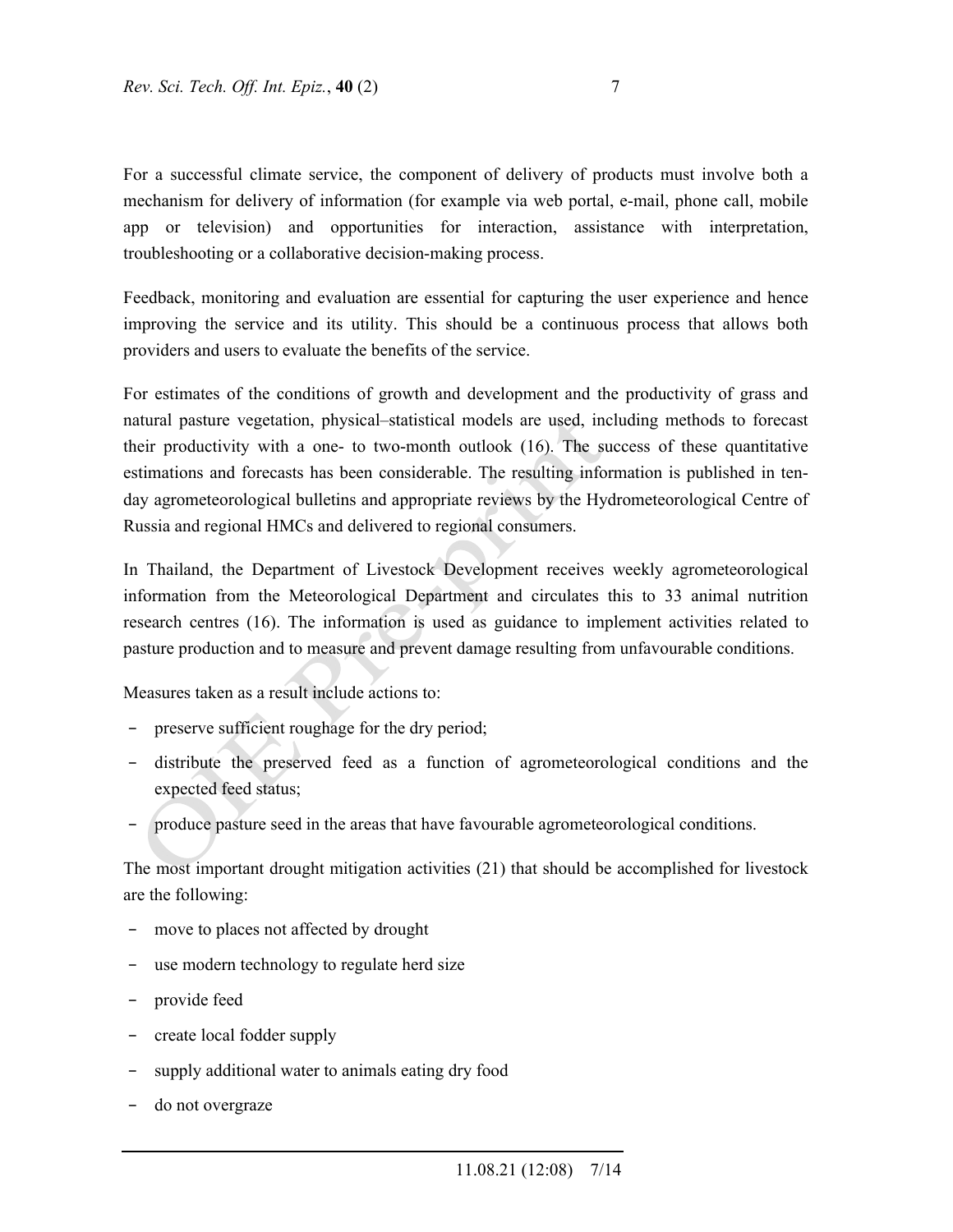- distribute livestock at adequate rate to poor grassland
- provide population drought warnings and assessments.

### **Conclusions**

The livestock sector, especially the subsector that depends on extensive grazing in marginal land, is a highly weather-dependent and climate-sensitive sector. Many regions in the world are vulnerable to climate change in view of their large populations, the large number of people facing food insecurity and projected impacts of climate change on the agriculture and livestock sector. There is a need for better assessment of risks associated with variable and uncertain environmental conditions. NMHSs have much to contribute in addressing this priority, and timely availability of weather and climate information and early warnings could facilitate both strategic and tactical decisions in increasing and sustaining livestock production. Veterinary Services can be key partners in translating and disseminating this information.

# **Le rôle des services climatiques dans la sauvegarde des communautés pastorales sinistrées**

M. Sivakumar

#### **Résumé**

Le changement climatique dû à l'augmentation des émissions de gaz à effet de serre constitue l'un des problèmes les plus pressants auxquels la société est confrontée à l'échelle mondiale. L'augmentation des émissions de gaz à effet de serre a été plus élevée entre 2000 et 2010 qu'au cours des trois décennies précédentes, et chacune des quatre décennies écoulées a été successivement plus chaude que toutes les décennies précédentes depuis 1850. La persistance continue des émissions de gaz à effet de serre se traduira par une intensification du réchauffement climatique et par d'autres modifications du système climatique. Les changements climatiques ont des effets multiples sur la production animale et interviennent de plusieurs manières, à la fois directement et indirectement. Une grande partie de l'impact subi par le secteur de l'élevage est dû à la fréquence et à la magnitude croissantes des phénomènes climatiques et météorologiques extrêmes tels que sécheresses, crues soudaines, précipitations intempestives, gel, grêle et tempêtes violentes. L'auteur décrit certaines communautés sinistrées parmi les plus vulnérables en Asie, en Afrique, en Australie, en Europe et en Amérique du Sud. Il souligne ensuite l'importance des informations météorologiques fournies par les Services météorologiques et hydrologiques nationaux, grâce auxquelles les Services vétérinaires peuvent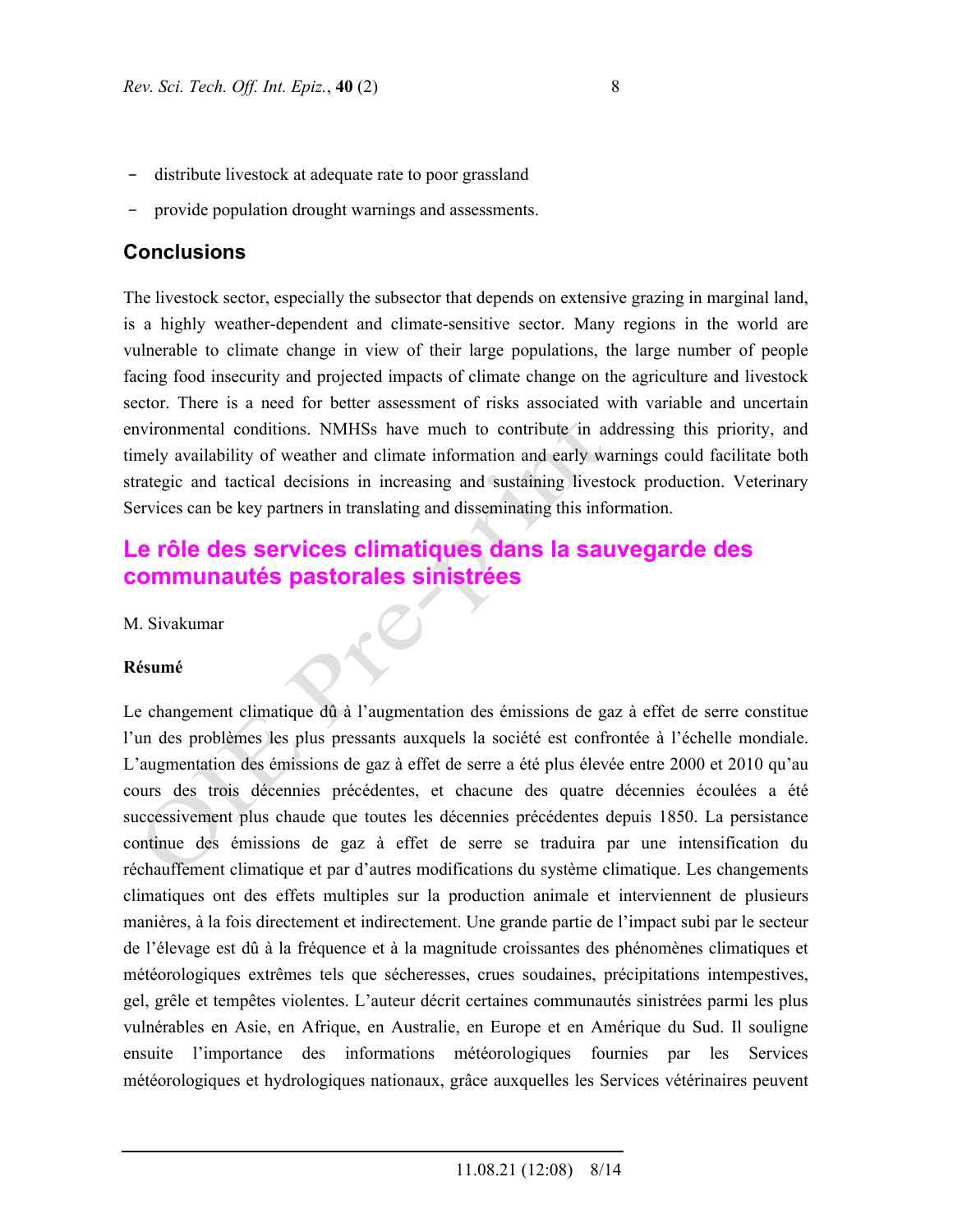mieux soutenir les communautés pastorales vulnérables dans leurs efforts pour une gestion durable des cheptels.

#### **Mots-clés**

Changement climatique – Communauté sinistrée – Information météorologique – Services climatiques.

# **Función de los servicios climáticos en la protección de comunidades pastorales afectadas por desastres**

 $\mathbf{r}$ 

M. Sivakumar

#### **Resumen**

El cambio climático causado por la creciente emisión de gases de efecto invernadero es uno de los problemas más acuciantes que afronta la sociedad a escala mundial. El aumento de las emisiones de gases de efecto invernadero entre 2000 y 2010 fue mayor que en los tres decenios anteriores. Asimismo, cada uno de los cuatro pasados decenios fue sucesivamente más cálido que cualquiera de los anteriores desde 1850. Las incesantes emisiones de gases de efecto invernadero traerán consigo un mayor calentamiento y más transformaciones del sistema climático. El cambio climático afecta a la producción ganadera por numerosas vías, tanto directas como indirectas. Muchos de sus efectos sobre el sector ganadero son fruto de la frecuencia y magnitud crecientes de fenómenos climáticos y meteorológicos extremos, como sequías, inundaciones súbitas, lluvias intempestivas, heladas, granizadas y fuertes tormentas. Tras referirse a algunas de las más vulnerables comunidades afectadas por desastres de Asia, África, Australia, Europa y Sudamérica, el autor explica la importancia de la información meteorológica que facilitan los Servicios Meteorológicos e Hidrológicos nacionales para ayudar a los Servicios Veterinarios a respaldar una gestión sostenible del ganado en comunidades vulnerables que viven del pastoreo.

#### **Palabras clave**

Cambio climático – Comunidades afectadas por desastres – Información meteorológica – Servicios climáticos.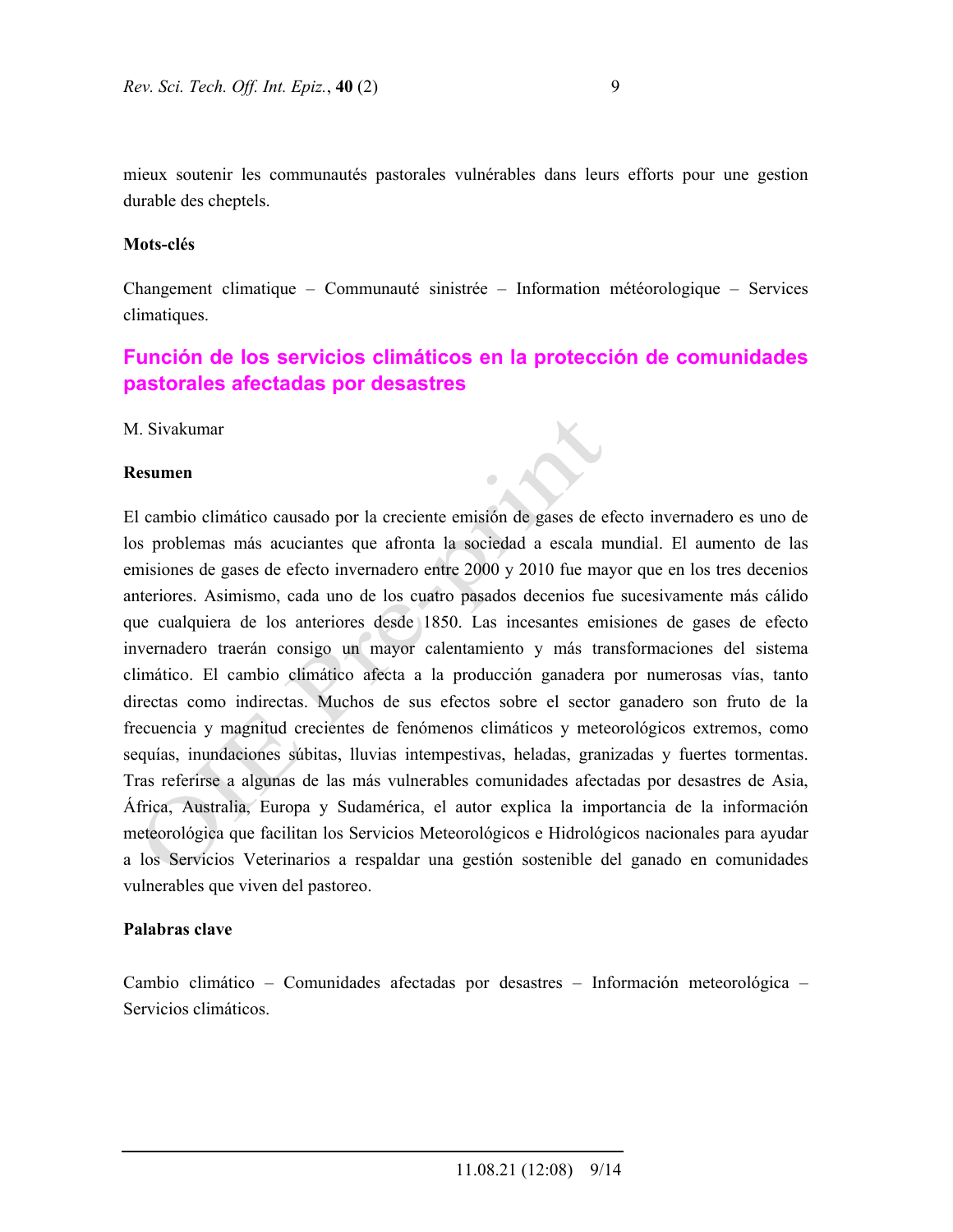# **References**

- 1. UN General Assembly (1994). United Nations Framework Convention on Climate Change: resolution/adopted by the General Assembly. 20 January 1994, A/RES/48/189. Available at: www.refworld.org/docid/3b00f2770.html (accessed on 6 July 2021).
- 2. Monfreda C., Ramankutty N. & Foley J.A. (2008). Farming the planet: 2. Geographic distribution of crop areas, yields, physiological types, and net primary production in the year 2000. *Global Biogeochem. Cycles*, **22** (1), Article No. GB1022. doi:10.1029/2007GB002947.
- 3. Food and Agriculture Organization of the United Nations (FAO) (2009). State of food and agriculture – livestock in the balance. FAO, Rome, Italy, 180 pp. Available at: www.fao.org/3/i0680e/i0680e.pdf (accessed on 1 July 2021).
- 4. Singh S.V. (2018). National use of weather forecast for livestock management in agrometeorological services. Animal Physiology Division, ICAR – National Dairy Research Institute, Karnal, India, 77 pp. Available at: www.researchgate.net/profile/Sohan-Vir-Singh/publication/328139048 National Use of Weather Forecast for Livestock Manage ment in Agrometeorological Services/links/5bbb3347a6fdcc9552d945c1/National-Use-of-Weather-Forecast-for-Livestock-Management-in-Agrometeorological-Services.pdf (accessed on 1 July 2021).
- 5. Smil V. (2017). Energy and civilization: a history. MIT Press, Cambridge, United States of America, 568 pp.
- 6. Intergovernmental Panel on Climate Change (IPCC) (2013). Climate change 2013: the physical science basis. Contribution of Working Group I to the Fifth Assessment Report of the IPCC (T.F. Stocker, D. Qin, G.-K. Plattner, M. Tignor, S.K. Allen, J. Boschung, A. Nauels, Y. Xia, V. Bex & P.M. Midgley, eds). Cambridge University Press, Cambridge, United Kingdom, 1535 pp. Available at: www.ipcc.ch/report/ar5/wg1/ (accessed on 1 July 2021).
- 7. Intergovernmental Panel on Climate Change (IPCC) (2018). –Summary for Policymakers. *In* Special report: global warming of 1.5°C above pre-industrial levels and related global greenhouse gas emission pathways, in the context of strengthening the global response to the threat of climate change, sustainable development, and efforts to eradicate poverty (V. Masson-Delmotte, P. Zhai […] & T. Waterfield, eds). World Meteorological Organization,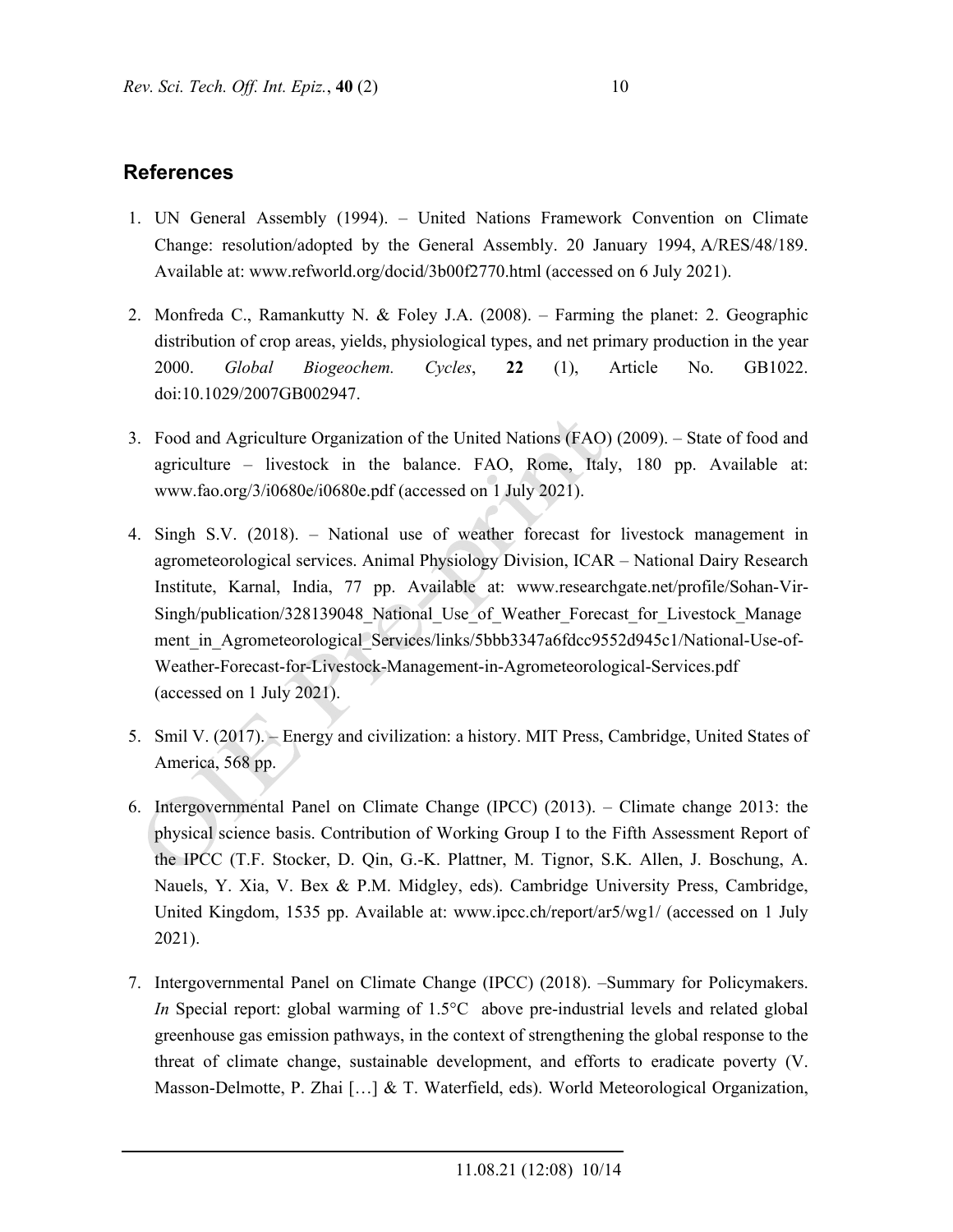Geneva, Switzerland, 32 pp. Available at: www.ipcc.ch/sr15/chapter/spm/ (accessed on 1 July 2021).

- 8. Berkeley Earth (2019). Global temperature report for 2018. Berkeley Earth, Berkeley, United States of America. Available at: berkeleyearth.org/2018-temperatures-new/ (accessed on 1 July 2021).
- 9. Munich Re (2019). Extreme weather risks. Munich Re, Munich, Germany. Available at: www.munichre.com/en/risks/extreme-weather.html (accessed on 1 July 2021).
- 10. Steinfeld H., Gerber P., Wassenaar T., Castel V., Rosales M. & De Haan C. (2006). Livestock's long shadow: environmental issue and options. Food and Agriculture Organization of the United Nations, Rome, Italy, 26 pp. Available at: www.fao.org/3/a0701e/a0701e00.pdf (accessed on 1 July 2021).
- 11. Dagvadorj D. (1997). Weather and climate related to pasture and livestock production in arid and semi-arid regions. CAgM Report 79, WMO/Technical Document No. 989, 32 pp. World Meteorological Organization, Geneva, Switzerland. Available at: library.wmo.int/index.php?lvl=notice\_display&id=10914#.Xx\_rKZ4zY2y (accessed on 1 July 2021).
- 12. Pilifosova O.V., Eserkepova I.B. & Dolgih S.A. (1997). Regional climate change scenarios under global warming in Kazakhstan. *Clim. Change*, **36**, 23–40. doi:10.1023/A:1005368404482.
- 13. Lebed L., Belenkova Z. & Turbacheva T. (1997). About influence of changes of a climate on pastures of Kazakhstan. *Hydrometeorol. Ecology*, **3**, 79–90.
- 14. Babushkin O.L. & Lebed L.V. (2002). Validation of information requirements on livestock and pasture production in arid and semi-arid regions. CAgM Report No. 86, WMO/TD No. 1134. World Meteorological Organization, Geneva, Switzerland, 84 pp. Available at: library.wmo.int/index.php?lvl=notice\_display&id=10921#.Xx\_xGp4zY2w (accessed on 1 July 2021).
- 15. Babushkin O.L. (1981). Vliianie pogodnykh uslovii na provedenie zimnego vypasa karakuI'skikh ovets v Uzbekistane [The influence of weather conditions on winter pasturing of Karakul sheep in Uzbekistan]. Trudy SANll Goskomgidrometa [Transactions of the Central Asian Research Institute of the State Committee on Hydrology and Meteorology], **83**, 73–77.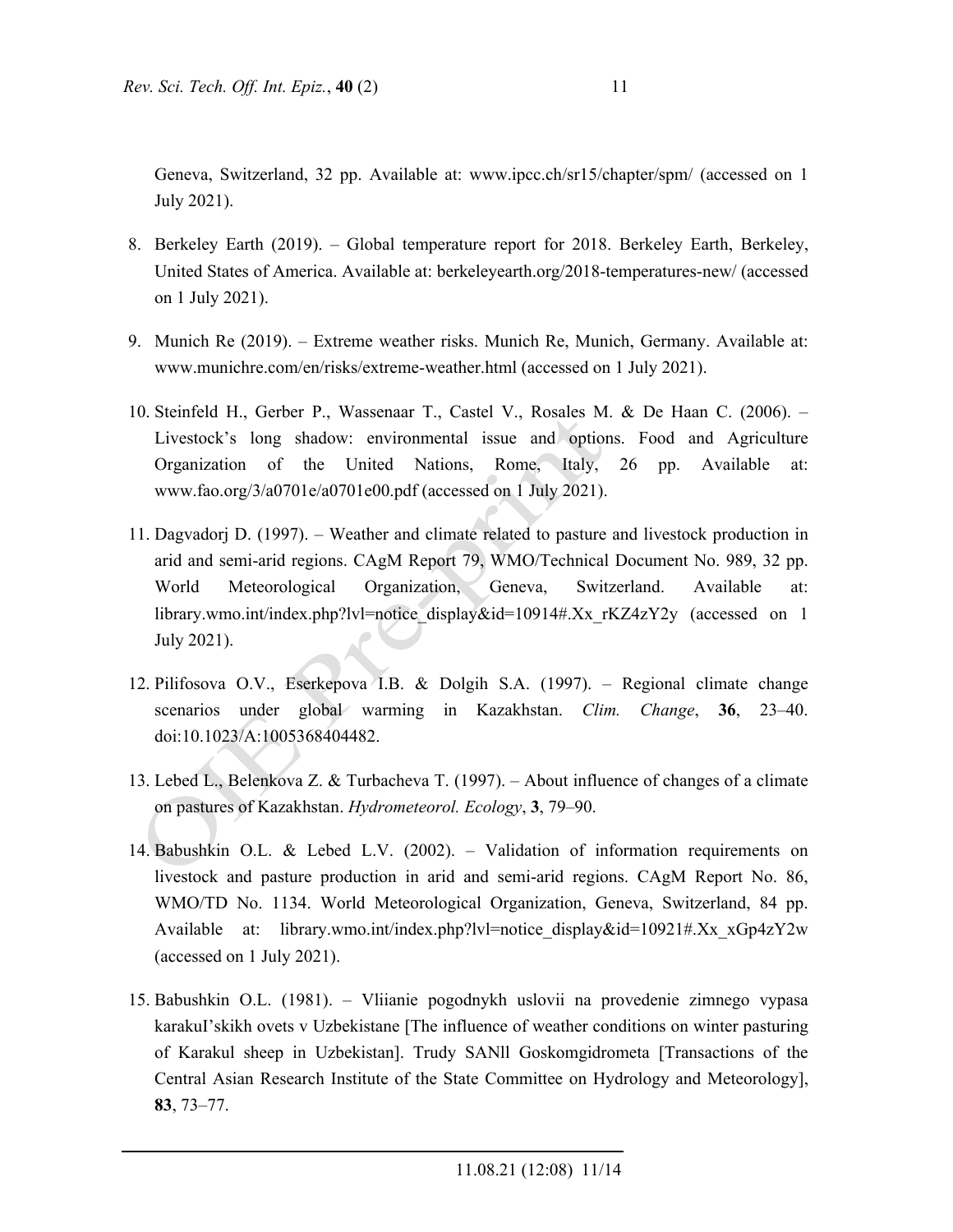- 16. Lebed L.V., Gandega Y. & Rijks D. (2004). Impact of agrometeorological information on rangeland and pasture ecology and management. CAgM Report 96, WMO/TD No. 1229. World Meteorological Organization, Geneva, Switzerland, 28 pp. Available at: /library.wmo.int/index.php?lvl=notice\_display&id=10931#.Xx\_wj54zY2w (accessed on 1 July 2021).
- 17. Intergovernmental Panel on Climate Change (IPCC) (2014). Climate Change 2014: Synthesis Report. Contribution of Working Groups I, II and III to the Fifth Assessment Report of the IPCC. (Core Writing Team, R.K. Pachauri & L.A. Meyers, eds). IPCC, Geneva, Switzerland, 169 pp. Available at: www.ipcc.ch/site/assets/uploads/2018/05/SYR\_AR5\_FINAL\_full\_wcover.pdf (accessed on 1 July 2021).
- 18. Bouman B.A.M., Schapendonk A.H.C.M., Stol W. & Van Kraalingen D.W.G. (1996). Description of growth model LINGRA as implemented in CGMS. Quantitative Approaches in Systems Analysis No. 7. Wageningen University DLO Research Institute for Agrobiology and Soil Fertility & C.T. de Wit Graduate School in Production Ecology, Wageningen, Netherlands, 93 pp. Available at: edepot.wur.nl/336784 (accessed on 1 July 2021).

 $\sqrt{3}$ 

- 19. Kaimowitz D., Mertens B., Wunder S. & Pacheco P. (2004). Hamburger connection fuels Amazon destruction: cattle ranching and deforestation in Brazil's Amazon. Center for International Forestry Research, Bogor, Indonesia, 10 pp. Available at: www.cifor.org/publications/pdf\_files/media/amazon.pdf (accessed on 1 July 2021).
- 20. World Meteorological Organization (WMO) (2016). Use of climate predictions to manage risks. WMO-No. 1174. WMO and World Health Organization, Geneva, Switzerland, 46 pp. Available at: library.wmo.int/doc\_num.php?explnum\_id=3310 (accessed on 1 July 2021).
- 21. Sivakumar M.V.K., Gommes R. & Baier W. (2000). Agrometeorology and sustainable agriculture. *Agr. Forest Meteorol*., **103**(1), 11–26. doi:10.1016/S0168-1923(00)00115-5.

 $\mathcal{L}_\text{max}$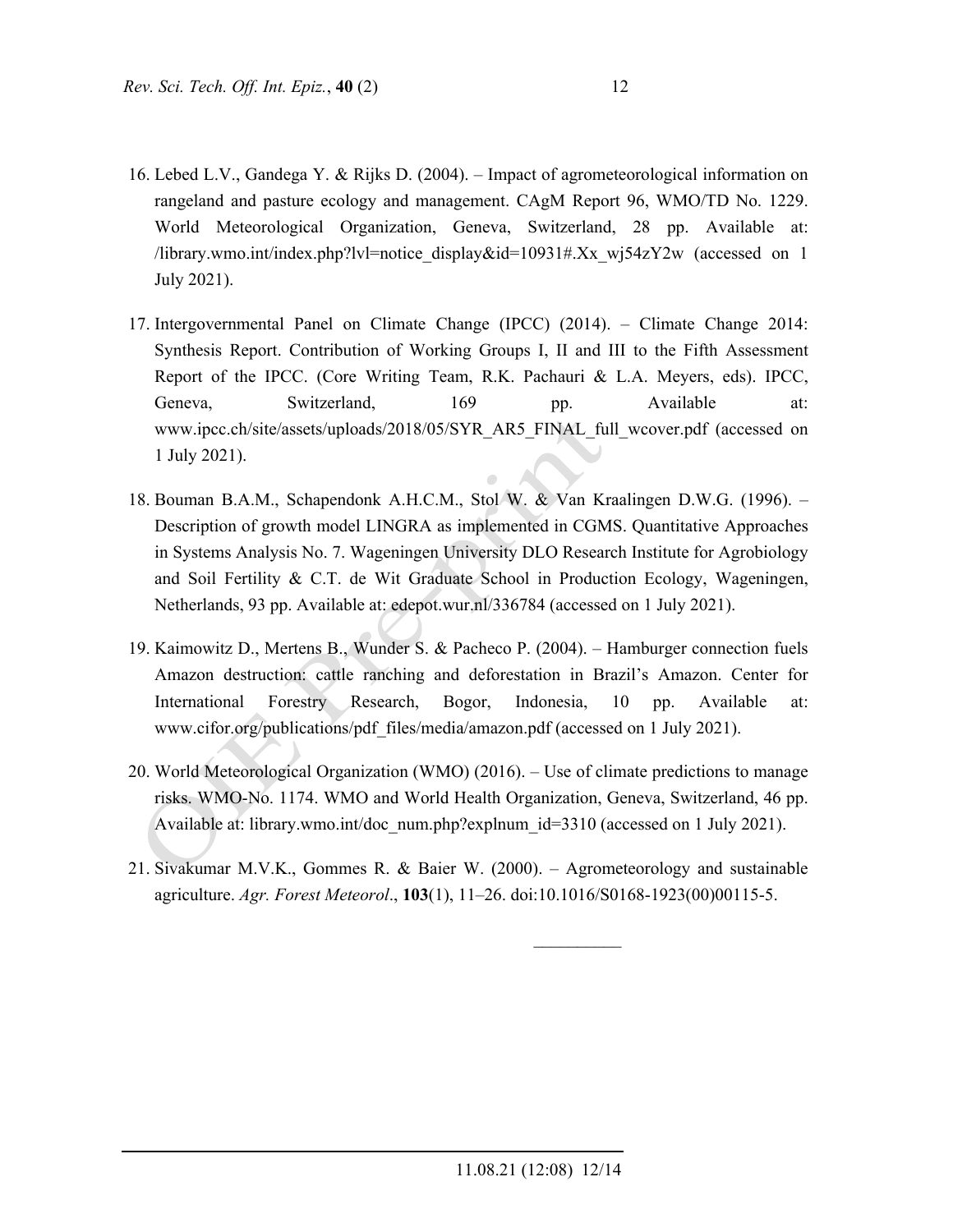



**Change in global average temperature 1850–2018** (7)